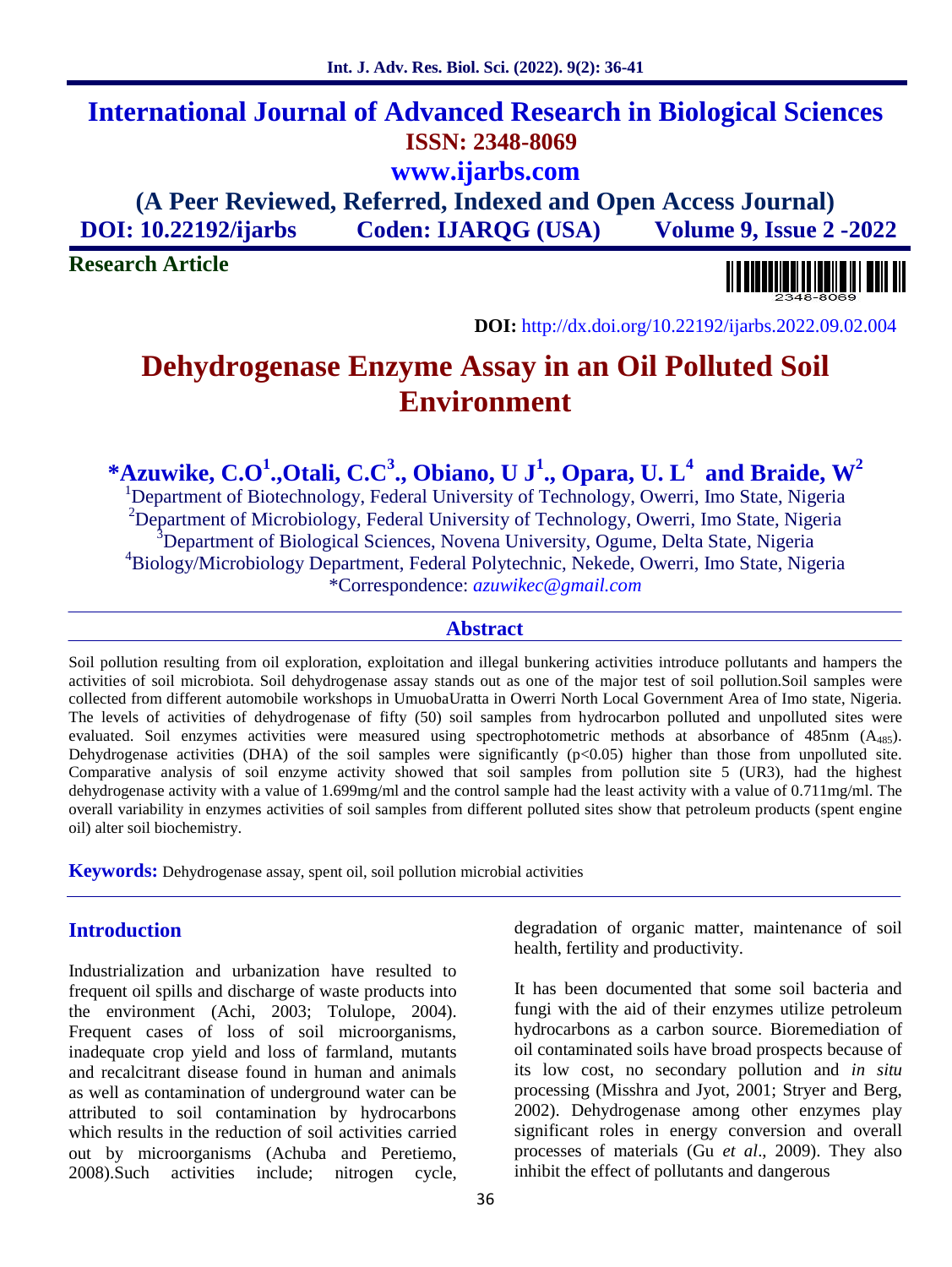hydrocarbons in the soil and are used as an indicator of overall soil microbial activity, because they occur intracellular in microbial cells.

Soil enzymes analysis helps to establish correlation with soil fertilization, microbial activity, biochemical cycling of various elements in soil, degree of pollution (by heavy metals), oil spillage, and to assess succession stage of an ecosystem. Therefore, measurements of enzyme activity in degraded soils have useful function in examining impacts of environmental change or management on soil enzyme activities (Subhani *et al*., 2001; Kiss *et al*., 2005).

This study reports on the dehydrogenase enzyme activity (DHA) in an oil polluted soil environment.

# **Materials and Methods**

The study area covers Umuoba Uratta in Owerri North Local Government Area, Imo State in the South- Eastern Nigeria. The area is concentrated with automobile mechanics. The soil in the environment is frequently contamination with petroleum product such as spent engine oil discharged into the environment. Large amounts of this waste petroleum product is disposed into gutters, water drains, undeveloped plots and farmlands around the area causing environmental degradation and attendant health effect.

# **Sample Collection**

Soil samples for analysis were randomly collected on site from the surface (0-15cm depth) using alcohol disinfected trowels, into sterile polyethylene bags (Ziploc) for enzyme analysis. A total of fifty (50) samples were collected from the study areas while control samples were collected from an area with no hydrocarbon activities. Samples were taken to the laboratory in sealed ice packs for enzyme analysis within twenty four  $(24)$  hours.

#### **Assay of Soil Dehydrogenase Activity**

All the reagents for the assay was prepared from analytical grade chemicals (Sigma). 3% TTC was prepared from 3g of 2, 3, 5-triphenyl tetrazolium chloride (TTC) diluted in 97ml of water and sterilized by autoclaving. 20% glucose was prepared by dissolving 20g of glucose in 80ml of sterile water, and sterilized by autoclaving.

#### **Preparation of Formazan Standard Curve**

Graded concentration of Triphenyl formazan (TPF) was prepared to obtain 0-300μg/ml optical density (OD) values of the graded standards obtained at  $A_{485}A$ standard curve was obtained (Fg.1) by plotting OD against concentration of formazan. The values of the formazan in soil DHA assay were extrapolated from the standard curve.

#### **Preparation of Soil Samples and Analysis**

Composite soil samples from impacted and control sites were air-dried, ground, sieved (2mm) and stored at room temperature  $(28\pm2$ <sup>O</sup>C) for 24 hours.

Dehydrogenase activity was determined using the modification of the method described by Tabatabai (1982; 1994), Abdelmagid and Tabatabai (1987), Brzezinska *et al*. (2001) and Karaca *et al.*(2011). Dehydrogenases convert 2, 3, 5-triphenyl tetrazolium chloride to formazan. The absorbance of formazan was read spectrophotometrically at 485 nm. Sieved soil (1 g) was placed in test tubes ( $15 \times 100$  mm), mixed with 1 ml of 3% aqueous (w/v) 2, 3, 5-triphenyl tetrazolium chloride, 2ml of sterile water and 1ml of 20% glucose and stirred with a glass rod. After 72 h of incubation  $(27^{\circ}$ C), 5 ml of butanol was added to each test tube and the suspension was vortexed for 30 s. The tubes were then centrifuged at 400rpm for 5 minutes to separate the suspended soil from the formazan formed. The resulting supernatant (5 ml) was carefully transferred to clean test tubes using Pasteur pipettes. Absorbance (A) was read spectrophotometrically at 485 nm. Values of the formazan plot were extrapolated from a standard formazan response curve.

# **Results**

Fig.1 shows the standard plot for the determination of the amount of formazan formed after soil dehydrogenase activity assay. The graph indicated an R <sup>2</sup> value of 0.9997 and a linear model of Absorbance =  $0.8875$  (formazan)  $-0.0333$ 

The amount of formazan was calculated for each optical densities obtained in values are shown in Table 4.1.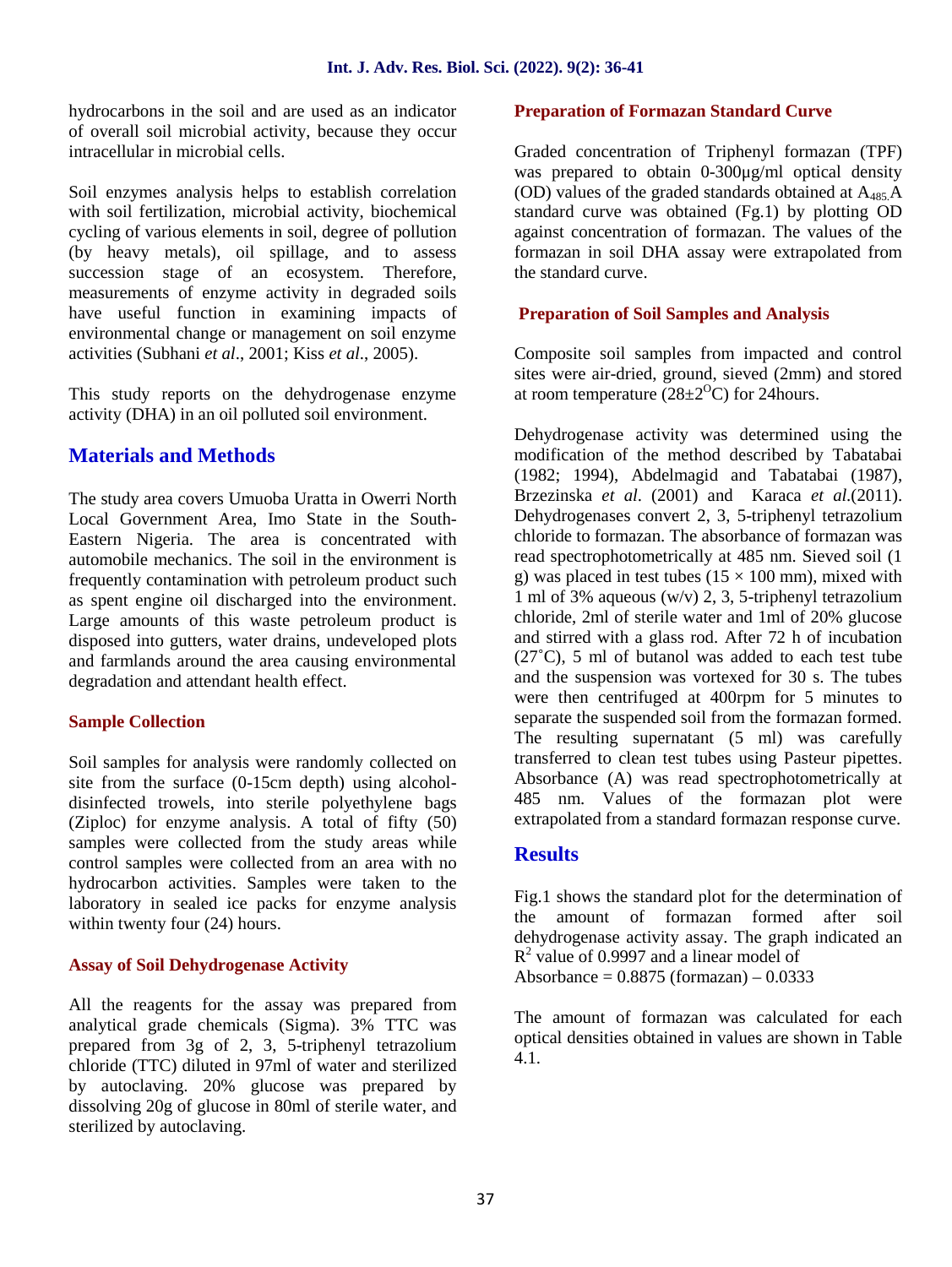| NJ1      | NJ2      | UR1      | UR2      | UR3      | CT       |
|----------|----------|----------|----------|----------|----------|
| 2.031887 | 1.448225 | 1.542873 | 1.511324 | 2.051042 | 0.616676 |
| 1.554141 | 1.389634 | 1.591324 | 1.572169 | 1.528225 | 0.098366 |
| 1.458366 | 1.727662 | 0.490479 | 1.580056 | 1.144    | 0.559211 |
| 2.089352 | 2.094986 | 1.333296 | 1.542873 | 1.473014 | 1.000901 |
| 0.489352 | 1.755831 | 1.474141 | 0.953577 | 1.58231  | 0.403718 |
| 1.90907  | 1.261183 | 0.208789 | 1.116958 | 1.661183 | 0.398085 |
| 0.624563 | 1.694986 | 1.362592 | 1.238648 | 2.079211 | 1.512451 |
| 0.811606 | 0.226817 | 1.173296 | 1.272451 | 2.073577 | 1.095549 |

| Table 1: The values of formazan formed for optical densities obtained. |  |
|------------------------------------------------------------------------|--|
|------------------------------------------------------------------------|--|

Keys: NJ1 = pollution site 1; NJ2 = pollution site 2; UR1= pollution site 3; UR2= pollution site 4; UR3= pollution site 5;  $CT =$  control site



**Fig. 1: Standard plot for the determination of amount of formazan formed.**



#### Average Soil DHA

**Fig. 2: Average soil dehydrogenase activity.**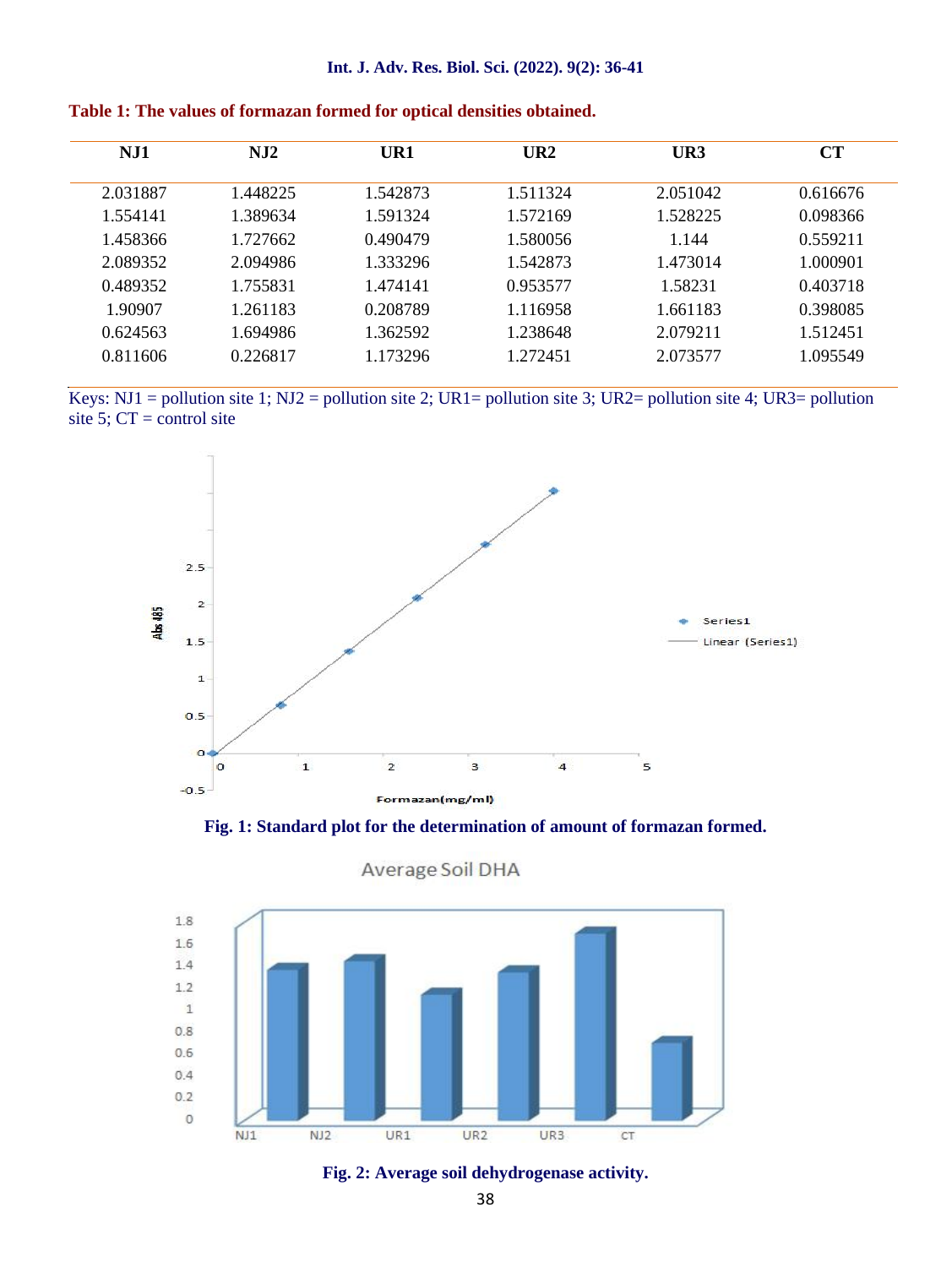Fig. 2 shows the average soil DHA of samples collected from five (5) locations and a control sample. Results shows that UR3 had the highest DHA with a value of 1.699mg/ml the control sample (CT) was the least DHA value of 0.711mg/ml.



**Fig. 3: Differences that occurred with the soil samples.**

Fig. 3 indicates the differences that occurred within samples using Tukey Simultaneous Test.

Data from Table 1 was subjected to ANOVA and Tukey Pairwise test to ascertain the difference in the means and significance of the data. ANOVA results shows it that values in the table were significantly

different from each other at  $P < 0.05$  with P value of 0.005. Also, Tukey Pairwise test shows that samples UR3, NJ2, NJ2, UR2 and UR1 were significantly indifferent from each other. However, differences were significant for the samples NJ2 and UR3 when compared to the control sample.



% Change

**Fig. 4: Percentage (%) change in soil dehydrogenase activity.**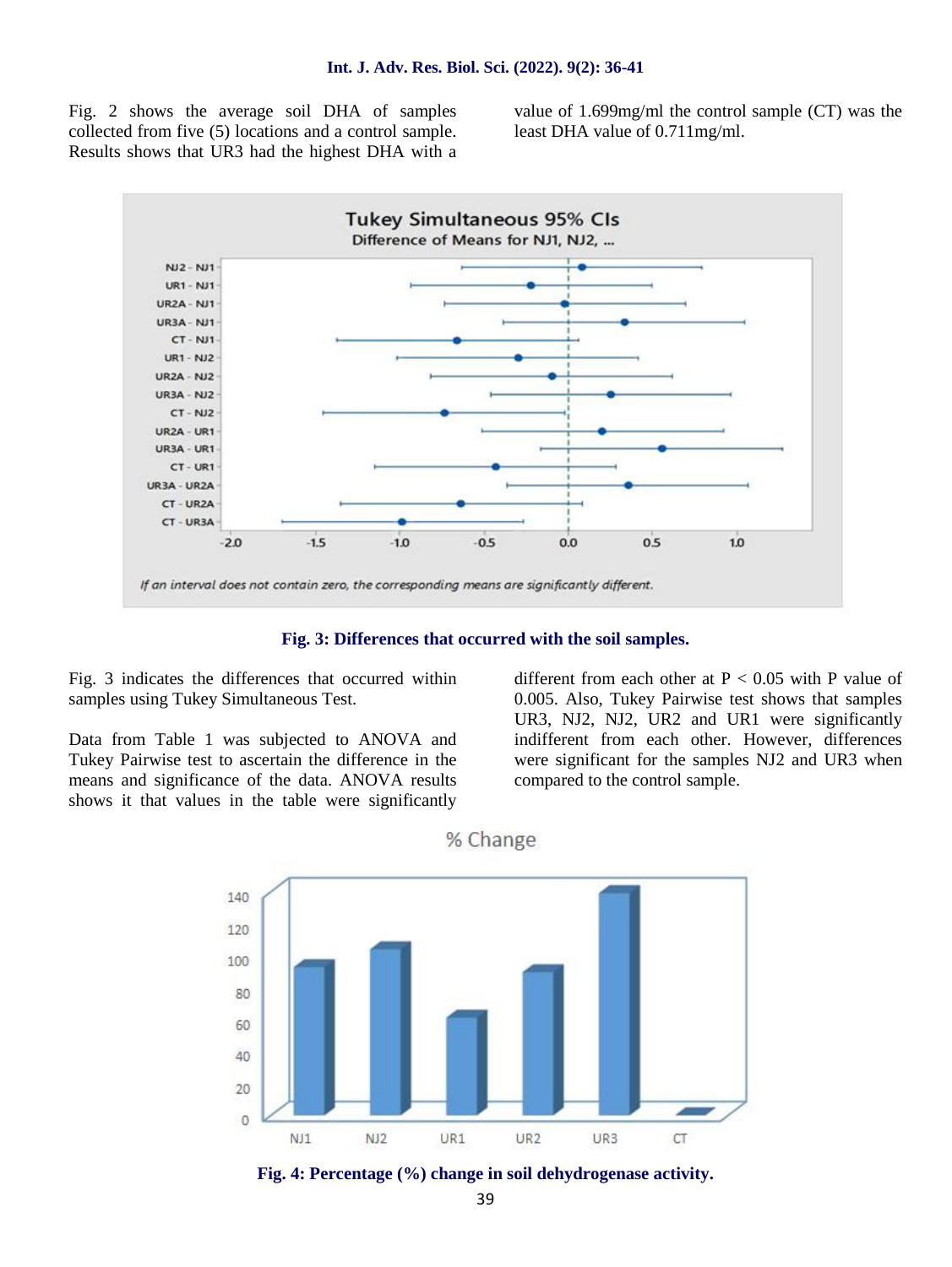Fig.4 show the percentage (%) change in DHA of sampling locations compared to the control sample. Results show that UR3 had a percentage increase in DHA of 139.10% which was the highest. NJ1, NJ2, UR1 and UR2 have values of 92.94%, 104.04%, 61.42% and 89.76% respectively.

# **Discussion**

Petroleum products, when present in soil, creates an unsatisfactory condition for soil organisms, mainly due to poor aeration, immobilization of soil nutrients and lowering of soil pH which results in petroleum mediated reduction in the number of hydrocarbon degrading microorganisms (Visser and Parkinson, 1992; Brzezi skaet al.,2001; Osuji and Nwoye, 2007; Brzezinska*et al*., 2001; Pan and Yu, 2011). Results obtained shows a significant increase in dehydrogenase activity in the polluted soil samples than in the control samples (Fig 4.2 andFig 4.3). Spent engine oil caused a significant  $(p<0.05)$  change in soil dehydrogenase activity. This could be as a result of increase in total microbial respiratory rate. Dehydrogenase activity in soil is a measure of microbial activity and respiration rate (Schinner*et al*., 1996; Iheme*et al*., 2017). The increase in dehydrogenase activity can be due to the activities of specific microorganisms in the metabolism of polyaromatic hydrocarbons(Burns, 1982). Oxidoreductases play an important role in energy transformation in the respiration chain and participate in the synthesis of soil humics and in the soil formation process (Dick, 1997; Woli ska, and Bennicelli, 2010; Wolinska and Stepniewska, 2012). Similar observations were made in earlier reports by Odjegba and Sadiq (2002) who observed that that soil respiration increased initially when spent engine oil was added to soil and initiated by soil dehydrogenases(Burns, 1982; Sonia *et al*., 2014).

# **Conclusion**

The outcome of this research has clearly shown that spent engine oil alters enzymatic activities of dehydrogenase that is present in the soil. The enzymatic activity provides information on the microbial properties of the soil when exposed to oil pollution. However, the soil dehydrogenase activity increased as the metabolic rate of the microorganisms present in the soil samples increased.

#### **References**

- Abdelmagid, H.M. and Tabatabai, M.A. (1987). Nitrate reductase activity of soils. *Soil Biology and Biochemistry*,**19**: 421-427.
- Achi, C. (2003). Hydrocarbon Exploration, Environmental Degradation and Poverty. The Nigeria Delta Experience. *Diffuse Pollution Conference*, Dublin.
- Achuba, F.I. and Peretiemo Clarke, B.O. (2008). Effect of Spent Engine Oil on Soil Catalase and Dehydrogenase Activities. *International Agrophysics*, **22**, 1-4.
- Brzezi ska, M., St pniewski, W., St pniewska, Z. and Przywara, G. (2001). Effect of Oxygen Deficiency on Soil Dehydrogenase Activity in a Pot Experiment with Triticale CV Jago Vegetation. *International Agrophysics*, **15**: 145-149.
- Brzezinska1, M., Stepniewska, Z. and Stepniewski, W. (2001). Dehydrogenase and Catalase Activity of Soil Irrigated with Municipal Wastewater. *Polish Journal of Environmental Studies*,**10**(5): 307-311.
- Burns, R.G. (1982). Enzyme activity in soil: Location and a possible role in microbial Ecology. *Soil Biology and Biochemistry*, **14**: 423-427.
- Dick, R.P. (1997). Biological indicators of soil health. *Soil enzyme activities a sintegrative indicators of soil health*. CABI, Wellingford, pp. 121– 156.
- Gu, Y., Wag, P., and Kong, C. (2009). Urease, Invertase, Dehydrogenase and Polyphenol oxidase Activities in Paddy Soils Influenced by Allelophatic Rice variety. *European Journal of Soil Biology*, **45**: 436-441.
- Iheme, C., Ukairo, D.I., Ibegbulem, C.O., Okorom, O.O. and Chibundu, K. (2017). Analysis of Enzymes Activities on Domestic Waste Dump Sites. *Journal of Bioremediation and Biodegradation*,**8**: 400.
- Karaca, A., Cetin, S.C., Turgay, O.C. and Kizilkaya, R. (2011). Soil Enzymology. *Soil enzymes as indication of soil quality*, pp. 119–148.
- Kiss, S., Dragan-Bularda, M. and Radulescu, D. (2005). Biological significance of enzymes in soil. *Advanced Agronomics*, **27**: 25-91.
- Misshra, S. and Jyot, J. (2001). *Current Microbiology*, **43**(5): 328-335
- Odjegba, V.J. and Sadiq, A.O. (2002). Effect of Spent Engine Oil on the Growth Parameters, Chlorophyll and Protein Levels of *Amaranthus hybridus* L*. The Environmentalist*, **22**, 23-28.